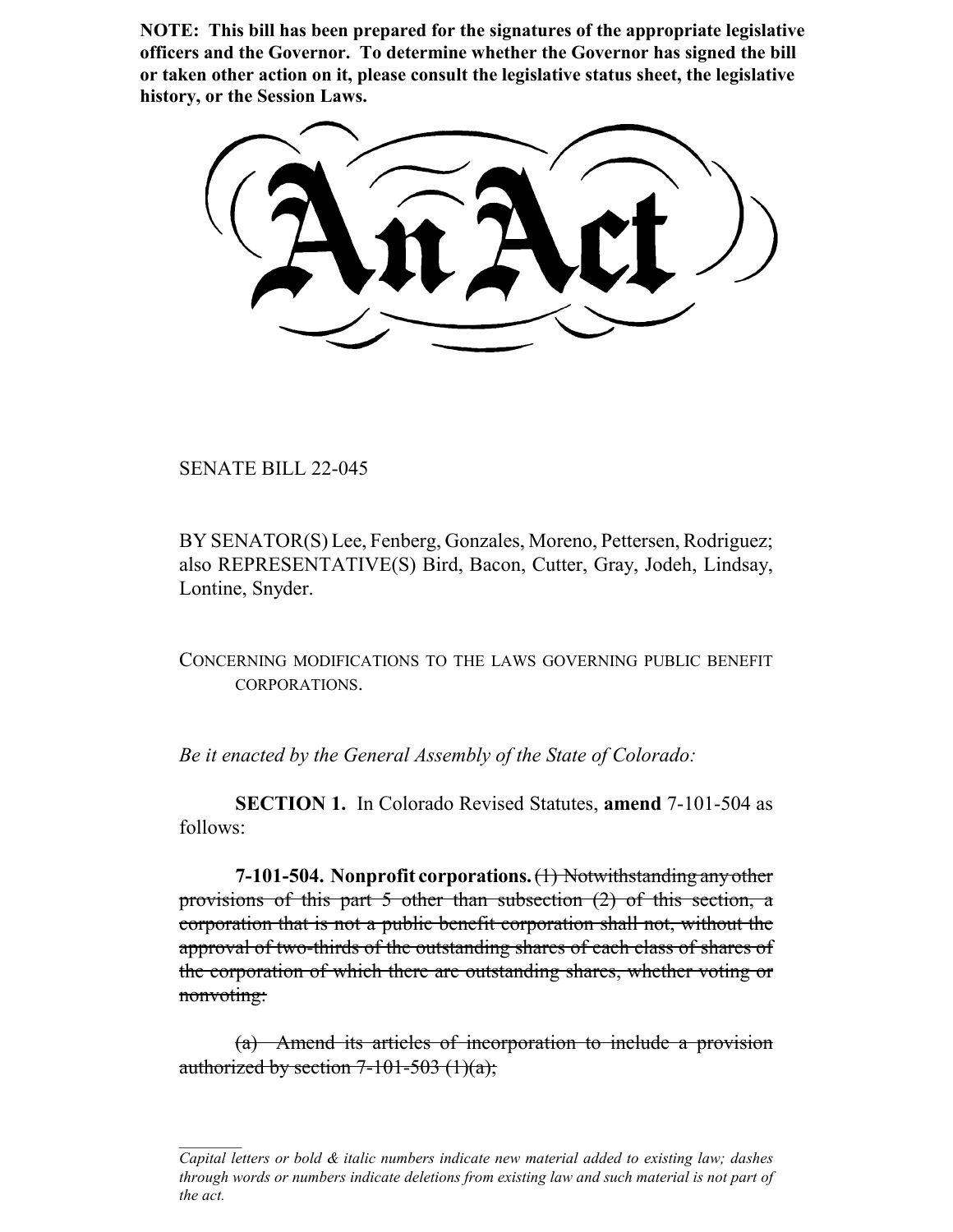(b) Convert into a domestic or foreign public benefit corporation or similar entity; or

(c) Merge with or into another entity if, as a result of the merger, the shares in such corporation would become, or be converted into or exchanged for the right to receive, shares or other equity interests in a domestic or foreign public benefit corporation or similar entity.

(2) The restrictions of this section do not apply before the corporation has received payment for any of its capital stock. In the case of a domestic cooperative formed under article 55, 56, or 58 of this title 7 that is subject to the "Colorado Business Corporation Act", articles 101 to 117 of this title 7, an action described in subsection (1) or (4) of this section must be approved by vote or consent of the holders of every class or series of equity interest in the entity that are entitled to vote on the action by at least two-thirds of the votes or consents that all of those holders are entitled to cast on the action.

(3) A shareholder of a corporation that is not a public benefit corporation is entitled to exercise the right to seek appraisal rights pursuant to article 113 of this title 7 if the shareholder:

(a) Has neither consented in writing pursuant to section 7-107-104 nor voted in favor of an amendment, merger, or conversion specified in this subsection  $(3)$ ;

(b) Holds shares of the corporation immediately before the effective time of:

(I) An amendment to the corporation's articles of incorporation to include a provision authorized by section  $7-101-503$  (1)(a);

(II) A conversion into a domestic or foreign public benefit corporation or similar entity; or

(III) A merger that would result in the conversion of the corporation's shares into, or exchange of the corporation's shares for, the right to receive shares or other equity interests in a domestic or foreign public benefit corporation or similar entity.

PAGE 2-SENATE BILL 22-045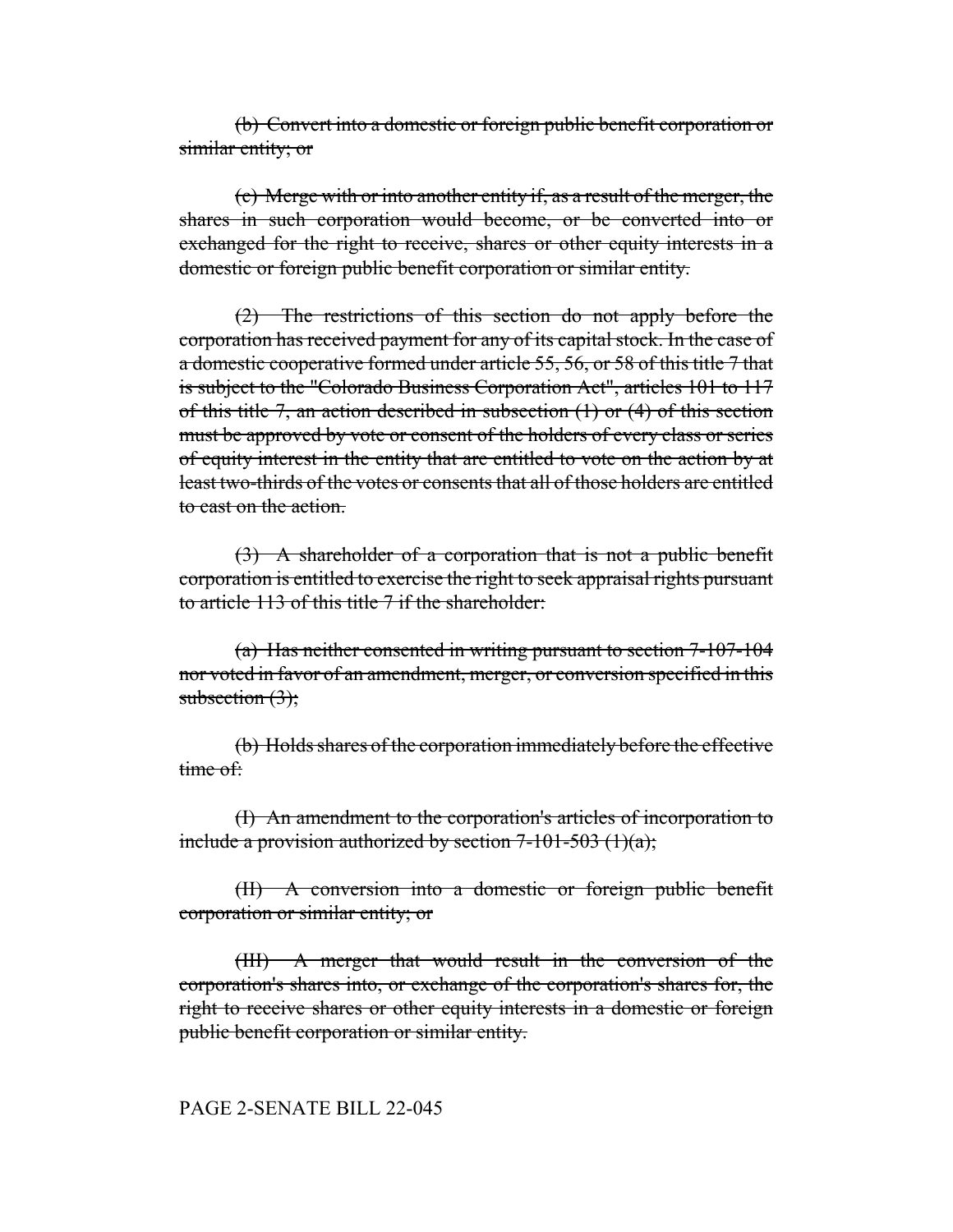(4) Notwithstanding any other provision of this part 5, a corporation that is a public benefit corporation shall not, without the approval of two-thirds of the outstanding shares of each class of shares of the corporation of which there are outstanding shares, whether voting or nonvoting:

(a) Amend its articles of incorporation to delete or amend a provision authorized by section  $7-101-503$  (1)(a);

(b) Convert into another domestic or foreign entity that is not a public benefit corporation or similar entity;

(c) Merge with or into another entity if, as a result of the merger, the shares in the public benefit corporation would become, be converted into, or be exchanged for the right to receive:

 $H$  Cash;

(II) Shares or other equity interests in a domestic or foreign corporation that is not a public benefit corporation or similar entity; or

(III) Shares or other equity interests in a domestic or foreign public benefit corporation or similar entity, the articles of incorporation or similar governing instrument of which do not contain the identical provisions identifying the public benefit pursuant to section 7-101-503 (1); or

(d) Sell, lease, exchange, or otherwise dispose of all, or substantially all, of the property of the public benefit corporation in a transaction for which a shareholder vote is required under section 7-112-102 (1).

 $(5)$  A nonprofit corporation cannot be a constituent entity in connection with a ANY merger WITH or conversion governed by this section INTO A PUBLIC BENEFIT CORPORATION.

**SECTION 2.** In Colorado Revised Statutes, 7-101-506, **amend** (3) as follows:

**7-101-506. Duties of directors.** (3) The articles of incorporation of a public benefit corporation may include a provision that a disinterested director's failure to satisfy this section does not FOR THE PURPOSES OF THIS

PAGE 3-SENATE BILL 22-045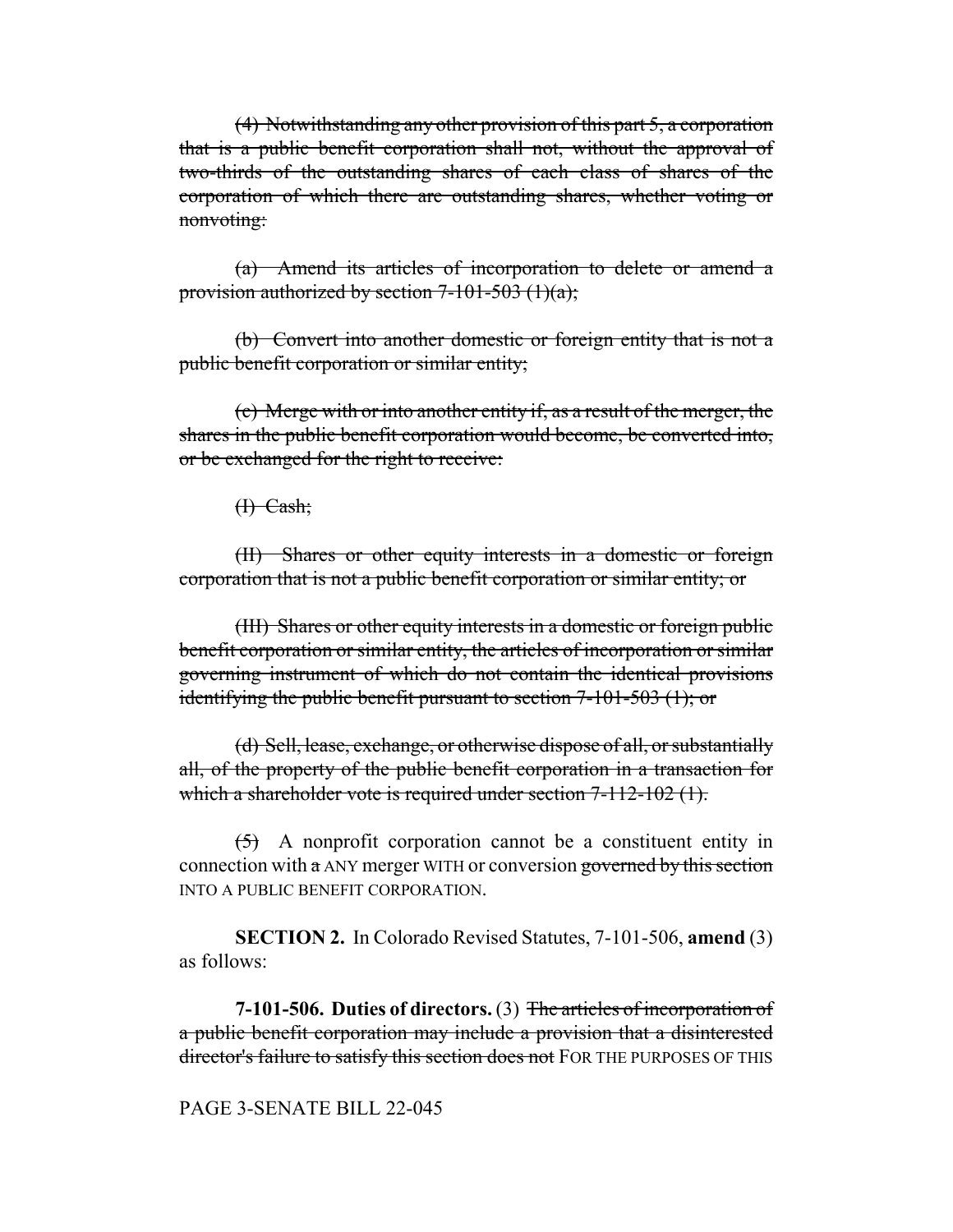SECTION, A DIRECTOR'S OWNERSHIP OF OR OTHER INTEREST IN THE STOCK OF A PUBLIC BENEFIT CORPORATION DOES NOT, ALONE, CREATE A CONFLICT OF INTEREST ON THE PART OF THE DIRECTOR WITH RESPECT TO THE DIRECTOR'S DECISION IMPLICATING THE BALANCING REQUIREMENT IN SUBSECTION (1) OF THIS SECTION, EXCEPT TO THE EXTENT THAT THE OWNERSHIP OR INTEREST WOULD CREATE A CONFLICT OF INTEREST IF THE CORPORATION WAS NOT A PUBLIC BENEFIT CORPORATION. IN THE ABSENCE OF A CONFLICT OF INTEREST, A FAILURE TO SATISFY THE BALANCING REQUIREMENT SPECIFIED IN SUBSECTION (1) OF THIS SECTION DOES NOT, for the purposes of section 7-108-401 or 7-108-403 or article 109 of this title 7, constitute an act or omission THAT IS not in good faith or a breach of the duty of loyalty.

**SECTION 3.** In Colorado Revised Statutes, **amend** 7-101-508 as follows:

**7-101-508. Actions to enforce requirements of section 7-101-506 (1).** (1) Shareholders of a public benefit corporation may maintain a derivative lawsuit ANY ACTION to enforce the requirements of section 7-101-506 (1), if the shareholders INCLUDING ANY INDIVIDUAL, DERIVATIVE, OR OTHER TYPE OF ACTION, MAY NOT BE BROUGHT UNLESS THE PARTIES BRINGING THE ACTION own, individually or collectively, as of the date of instituting a derivative suit THE ACTION, either:

(a) At least two percent of the corporation's outstanding shares; or

(b) In the case of a corporation with shares listed on a national securities exchange: the lesser of

(I) Two percent of the corporation's outstanding shares; or

(II) Shares OF THE CORPORATION WITH A MARKET VALUE of at least two million dollars. in market value.

(2) THIS SECTION DOES NOT RELIEVE THE PARTIES BRINGING AN ACTION DESCRIBED IN SUBSECTION (1) OF THIS SECTION FROM COMPLYING WITH OTHER CONDITIONS APPLICABLE TO A DERIVATIVE ACTION, INCLUDING ANY RULES OF THE COURT IN WHICH THE ACTION IS FILED.

**SECTION 4.** In Colorado Revised Statutes, **amend** 7-101-509 as follows:

## PAGE 4-SENATE BILL 22-045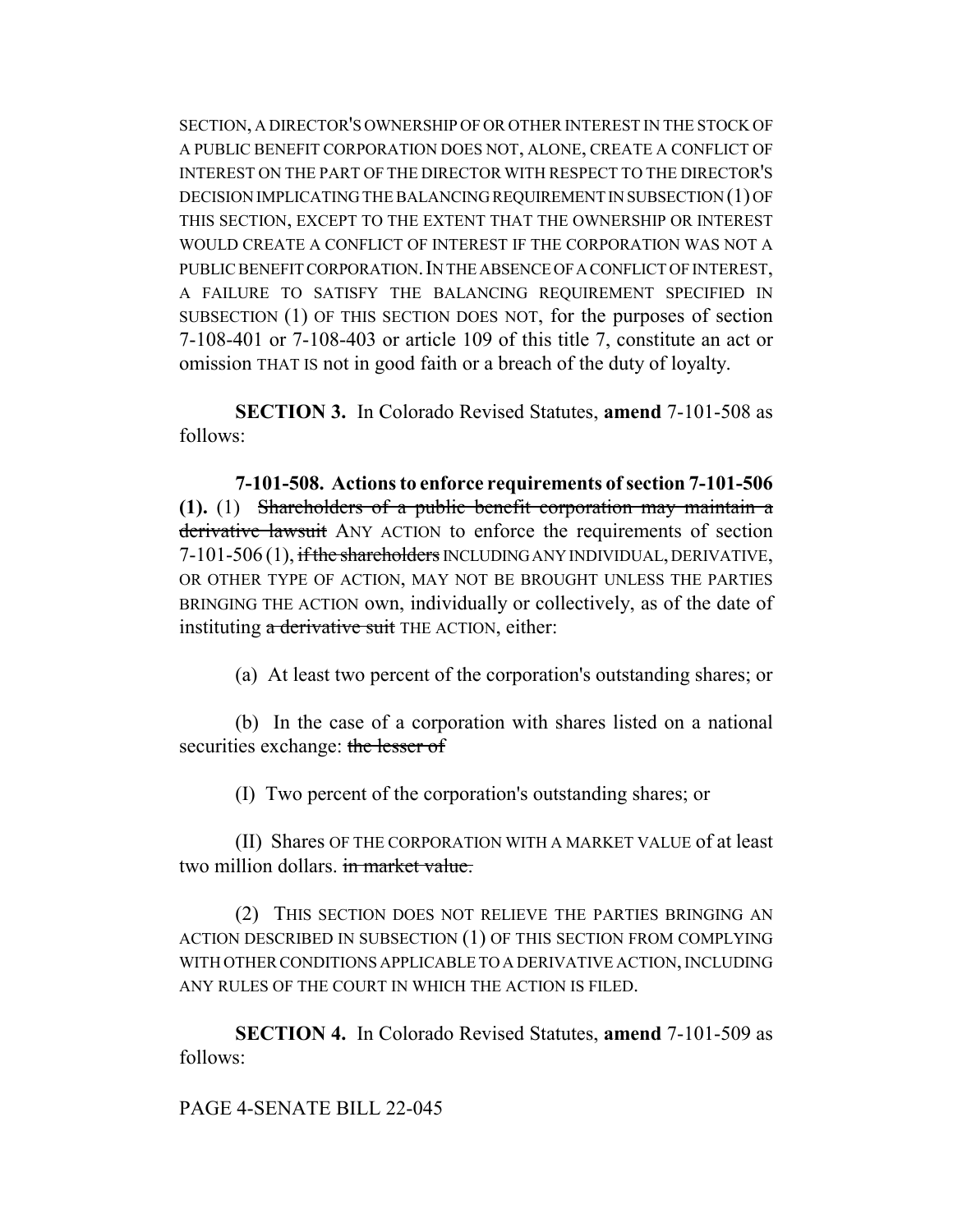## **7-101-509. No effect on other corporations.** (1) Except as provided in section 7-101-504:

 $(a)$  The existence of a provision of this part 5 does not of itself create an implication that a contrary or different rule of law is or would be applicable to a corporation or other entity that is not a public benefit corporation.

 $\left(\frac{b}{c}\right)$  (2) EXCEPT AS PROVIDED IN SECTION 7-101-504, this part 5 does not affect a statute or rule of law that applies to a corporation that is not a public benefit corporation.

**SECTION 5. Act subject to petition - effective date.** This act takes effect at 12:01 a.m. on the day following the expiration of the ninety-day period after final adjournment of the general assembly; except that, if a referendum petition is filed pursuant to section 1 (3) of article V of the state constitution against this act or an item, section, or part of this act within such period, then the act, item, section, or part will not take effect unless approved by the people at the general election to be held in